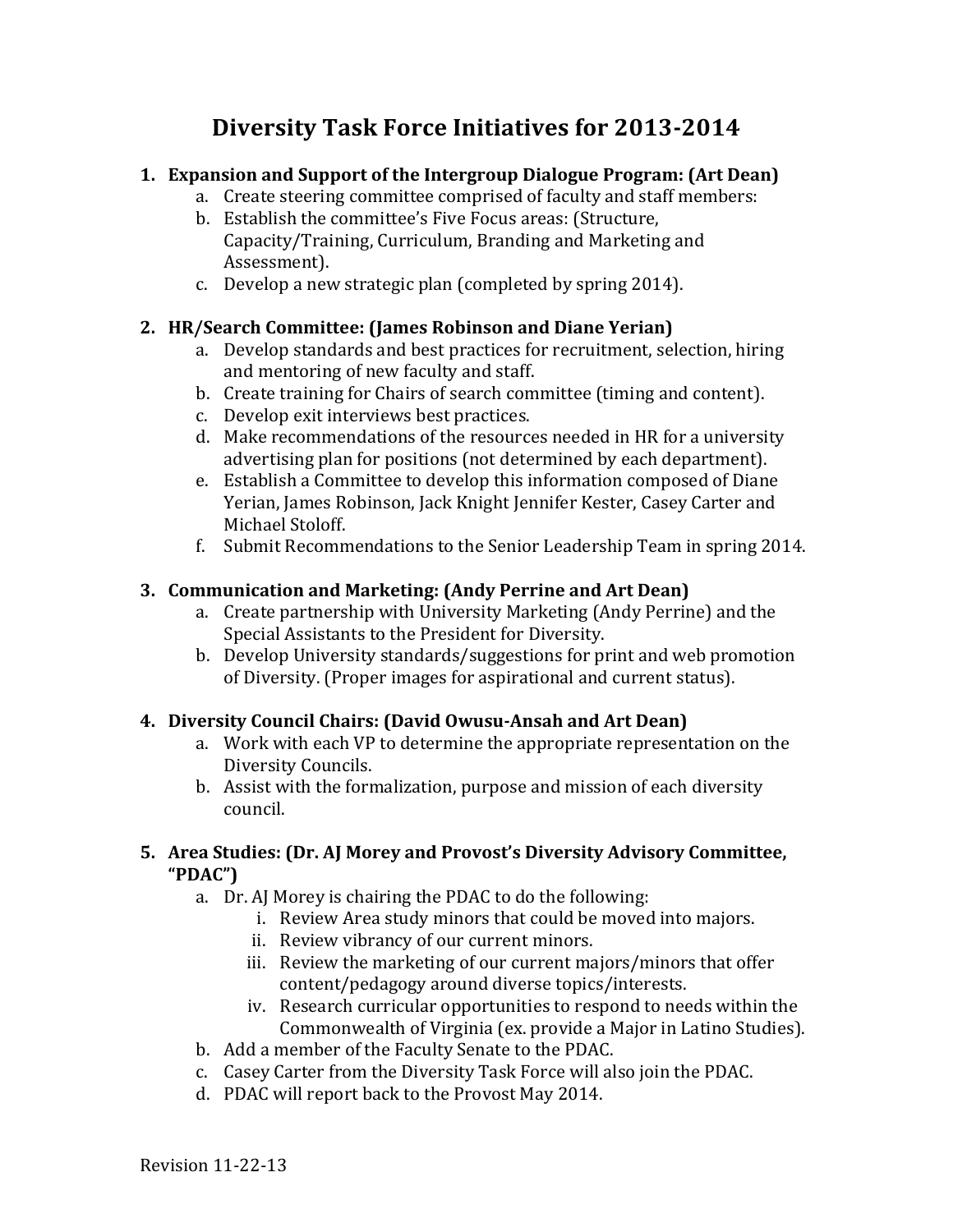#### **6. Curriculum Conversations: (David Owusu-Ansah, Bob Kolvoord, and PDAC)**

- a. Dr. David Owusu-Ansah will have ongoing conversations with CFI about the creation of workshops on how to enhance diversity content in the curriculum.
- b. Recommendations will be forwarded to PDAC.

#### **7. Expansion and Elevation of Diversity Resources: (Christie Liu and Art Dean)**

- a. Develop a list of resources to be added to the Library's collection for faculty to access for teaching and scholarship.
- b. Develop ways to promote these resources created by JMU Libraries in CFI, CIT and academic units and departments.
- c. Create a process for faculty to submit new recommendations to the Libraries and Educational Technologies.
- d. Promote the existing websites located in CFI and L&ET that provide support for scholarship and teaching.

#### **8.** Provost Diversity Scholarship Excellence Award: (Bob Kolvoord, David **Owusu-Ansah and the Provost Leadership Team)**

a. Provide a modest amount of money to support a Provost's Award for Diversity Scholarship. This would encourage diversity scholarship among faculty and raise the profile of diversity scholarship on campus. Those selected would receive a \$1,000 stipend and be required to present their work during the next Noftsinger Celebration of Madison Scholarship. (Provost's Leadership Team).

#### **9. Diversity Scholarship Capacity Building Grant: (Bob Kolvoord, David Owusu-Ansah and the Provost Leadership Team)**

a. Establish capacity building grants for Instructional and AP Faculty to create networks of JMU and external researchers to pursue diversity related scholarship.

#### **10. Classified Staff Apprenticeship Program: (Rick Larson and James Robinson)**

a. Review the model developed in Facilities Management and Public Safety to determine if the program can be replicated in other divisions.

#### **11. [MU Research Scholars Program: (Bob Kolvoord, David Owusu-Ansah, Art Dean and the Provost Leadership Team)**

- **a.** Explore the creation of a JMU Scholars Program designed to prepare under-represented undergraduate students for careers in the professorate at JMU and other institutions.
- **b.** Review and explore the ability to leverage JMU and state institutional relationships to create access.